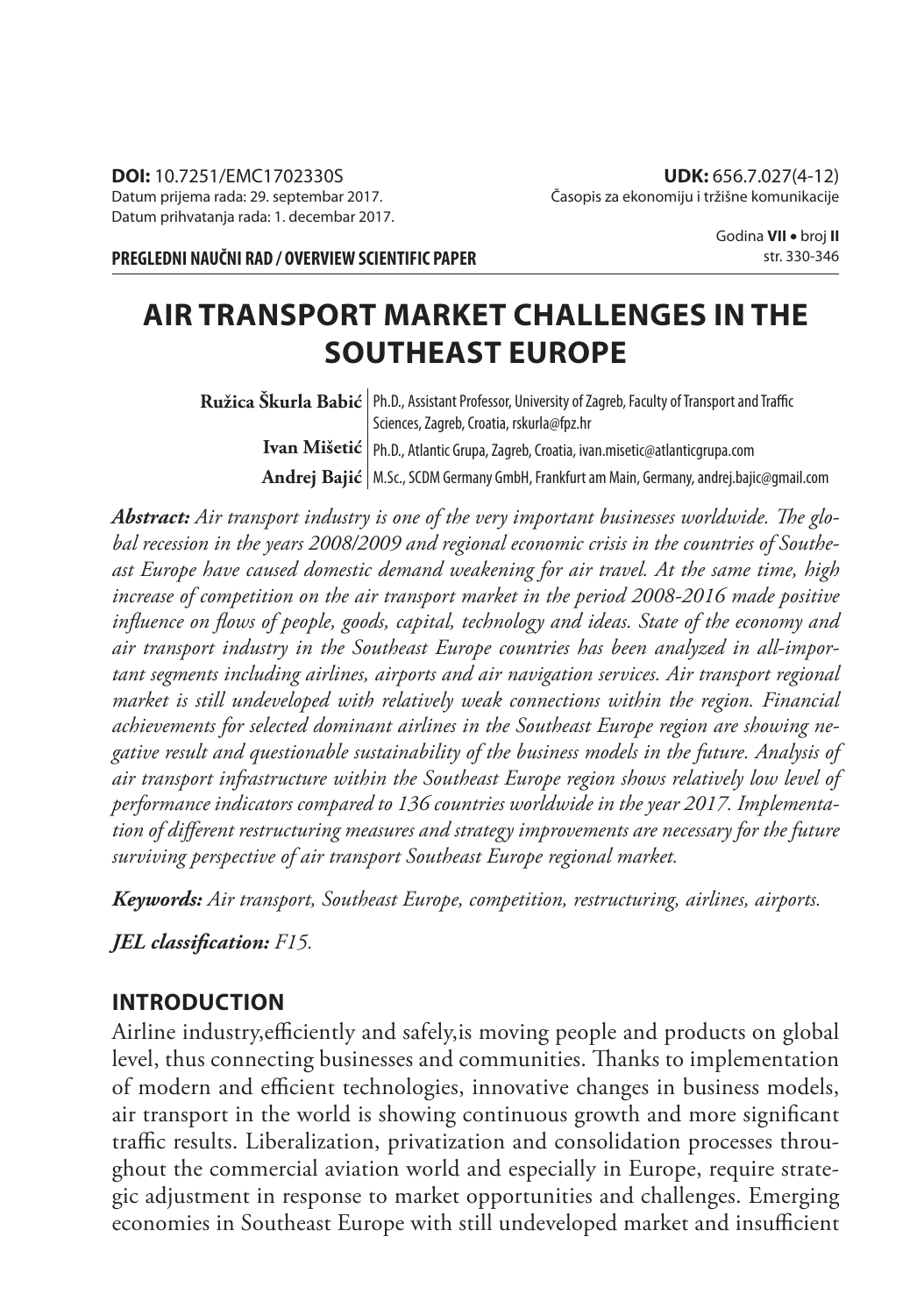traffic connection have a lot of potential for progress in different segments of the industry.

### **AIR TRANSPORT INDUSTRY GLOBAL TRENDS**

Some  $1,400$  airlines around the world areoperating almost  $53,000$  routes. They serve almost 3,900 airports with scheduled commercial flights throughthe route network of several million kilometers managed by about 173 air navigation service providers (ATAG, 2016). Airlines worldwide operate in the year 2017 a total fleet of over 28,600 aircraft connecting 19,700 unique city-pairs. Total employment by airlines on global level reach 2.78 million in 2017. With impact on the wider econo my, "supply chain" jobs around the world are estimated to rise to 69.6 million (IATA, 2017). Worldwide economic activity is the most powerful driver of growth in commercial air transport industry. Aviation jobs are, on average, 3.8 times more productive than other jobs. Aviation's global economic impactis estimated to USD 2.7 trillion, equivalent to 3.5% of world Gross Domestic Product – GDP(ATAG, 2016). More than 3.8 billion passengers were carried in the year 2016 reaching annual average growth rate (AAGR) of 5.4 percent in the period 2008 - 2016(Table 1).

| Worldwide airline industry             | 2008    | 2009   | 2010  | 2011 | 2012        | 2013  | 2014 | 2015 | 2016 | Total<br>$08-16$         | <b>AAGR</b><br>$08-16$ |
|----------------------------------------|---------|--------|-------|------|-------------|-------|------|------|------|--------------------------|------------------------|
| <b>REVENUES, \$ billion</b>            | 570     | 476    | 564   | 642  | 706         | 720   | 767  | 720  | 705  | 5,870                    | 2.7%                   |
| Passenger, \$ billion                  | 444     | 374    | 445   | 512  | 531         | 539   | 541  | 511  | 501  | 4,398                    | 1.5%                   |
| Cargo, \$ billion                      | 62.6    | 48.4   | 66.1  | 66.9 | 63.5        | 60.7  | 62.4 | 52.5 | 47.6 | 531                      | $-3.4%$                |
| Sched passenger numbers, millions      | 2,493   | 2.483  | 2,700 |      | 2,864 2,999 | 3.152 |      |      |      | 3,328 3,561 3,810 27,390 | 5.4%                   |
| <i>Freight tonnes, millions</i>        | 45.1    | 41.1   | 49.1  | 49.3 | 48.8        | 49.5  | 51.5 | 52.2 | 54.3 | 441                      | 2.3%                   |
| World economic growth, %               | 1.5     | $-2.0$ | 4.1   | 2.9  | 2.4         | 2.5   | 2.7  | 2.7  | 2.4  |                          |                        |
| <b>EXPENSES, \$ billion</b>            | 571     | 474    | 536   | 623  | 687         | 695   | 732  | 659  | 643  | 5,620                    | 1.5%                   |
| Fuel, \$ billion                       | 203     | 134    | 151   | 191  | 228         | 231   | 224  | 175  | 133  | 1,670                    | $-5.1\%$               |
| Crude oil price, Brent, \$/b           | 99.0    | 62.0   | 79.4  | 1112 | 111.8       | 108.8 | 99.9 | 53.9 | 44.6 |                          | -                      |
| Flights, million                       | 26.5    | 25.9   | 27.8  | 30.1 | 31.2        | 32.0  | 33.0 | 34.0 | 35.8 | 276                      | $3.8\%$                |
| Break-even weight load factor, %       | 62.2    | 61.8   | 63.5  | 64.1 | 64.7        | 64.5  | 63.9 | 61.2 | 61.0 |                          |                        |
| Weight load factor achieved, (WLF) %   | 62.1    | 62.0   | 66.8  | 66.1 | 66.4        | 66.8  | 67.0 | 66.9 | 66.9 | ٠                        |                        |
| Passenger load factor achieed, (PLF) % | 76.1    | 76.2   | 78.7  | 78.5 | 79.4        | 79.7  | 79.9 | 80.3 | 80.3 |                          |                        |
| <b>OPERATING PROFIT, \$ billion</b>    | $-1.1$  | 1.9    | 27.6  | 19.8 | 18.4        | 25.3  | 35.1 | 61.1 | 62.1 | 250                      |                        |
| $%$ margin                             | $-0.2$  | 0.4    | 4.9   | 3.1  | 2.6         | 3.5   | 4.6  | 8.5  | 8.8  | 4.3                      |                        |
| <b>NET PROFIT, \$ billion</b>          | $-26.1$ | $-4.6$ | 17.3  | 83   | 9.2         | 10.7  | 13.7 | 35.9 | 34.8 | 99.2                     |                        |
| $%$ margin                             | $-4.6$  | $-1.0$ | 3.1   | 13   | 1.3         | 1.5   | 1.8  | 5.0  | 4.9  | 1.7                      |                        |
| per departing passenger, \$            | $-10.5$ | $-1.9$ | 6.4   | 29   | 3.1         | 3.4   | 4.1  | 10.1 | 9.1  | 3.6                      |                        |
| Return On Invested Capital, (ROIC) %   | ا 3     | 1.9    | 6.2   | 4.7  | 4.6         | 4.8   | 5.9  | 9.9  | 9.9  |                          |                        |

**Table 1.** Selected airline performance indicators 2008-2016

**Source:** According to IATA(2017)modified and prepared by authors.

In the years, 2008 and 2009 airlines achieved total net losses in amount of 30.7 billion USD due to extremely high fuel prices and consequences of global economic recession. Volatile fuel prices is the most important cost component of airli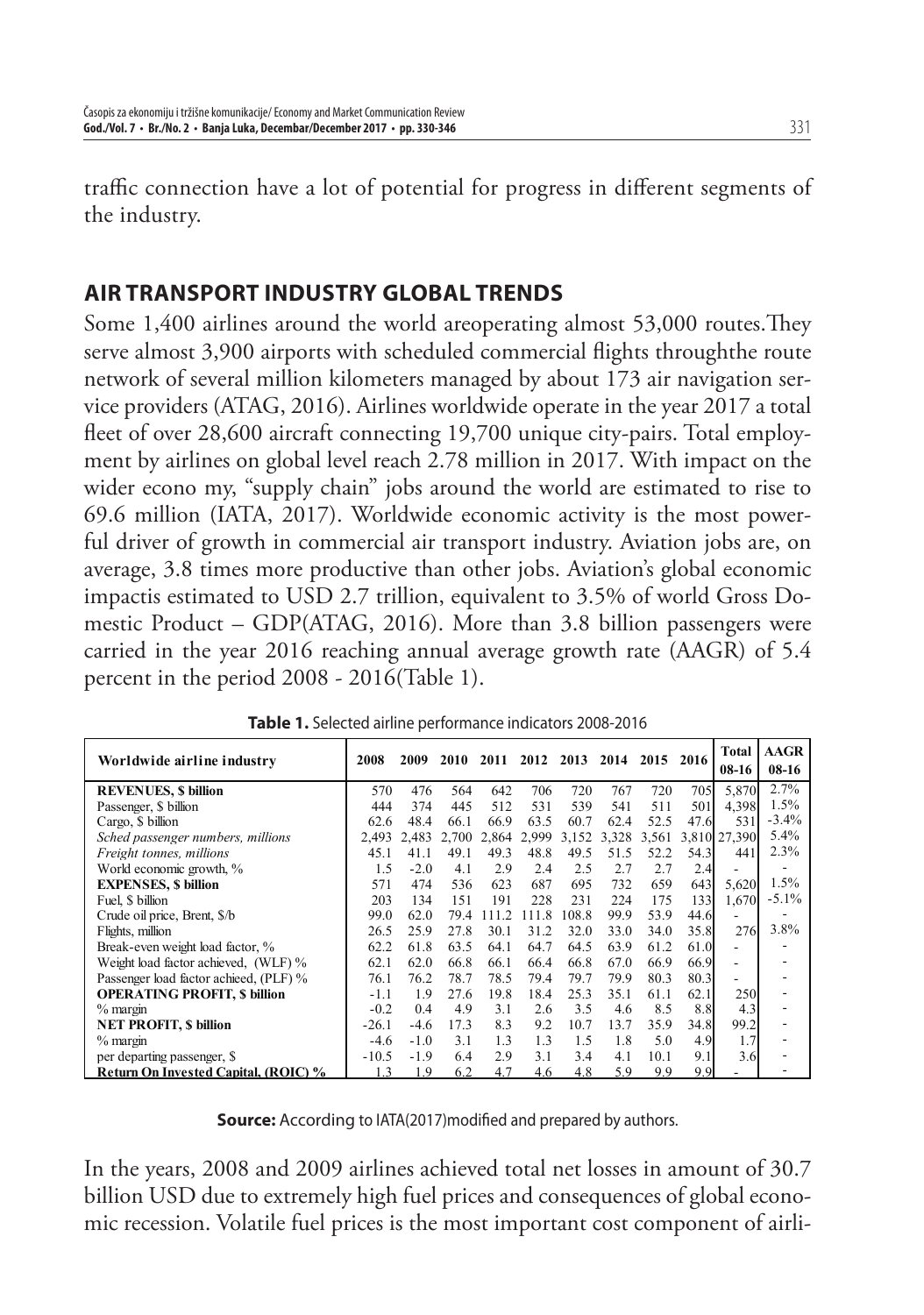ne cash operating costs (COC) and according to Paul Clark (2017: 231) airline management is hostage to movements of prices of oil, which are difficult to forecast. Airlines obviously recovered dominantly due to achievedWLF (66.9 percent) and PLF of 80.3 percent. The most successful business years were 2015 and 2016, both with net profit of approximately 35 billion USD. Excellent financial achievement in the period 2010-2016 is strongevidence that liberalization in the aviation industry has led to increased competition, better frequency, improved load factors and productivity, increased traffic volumes and new route services, followed by decreased average fares.In the period, 2008-2016 airline industry generated net profit of 99.2 billion USD, but the achieved net profit margin was only 1.7%. Interesting fact is that the net profit per departing passenger was only 3.6 USD.A complex airline industry will bringissues, which require diligentresponses related to safety, security, environmental protection and sustainability (Ruwantissa Abeyratne, 2012: 397). It is interesting approach of authorNawal K. Taneja (2017a: 124) who emphasizes that air travel has been truly democratized: "It has become affordable for the masses in more developed societies, fostering inter*cultural exchange, understanding, and international business relations and trade."*

**European airline industry** saw relatively successful 2015&2016 business yearswith net profit of total16 billion USD (Figure 1). However, at the same time achieved EBIT margin (from -4.3 to 6.1 percent) was lower compared to the world average (IATA, 2017). It is obvious that the fragmented European air transport market needs further improvements. Author Taneja(2017b: 49) emphasizes need for the adaptation strategies in four broad areas: (1) consolidation, (2) network alignment to remain competitive, (3) proactive and innovative customer management supported by new technologies and (4) distribution.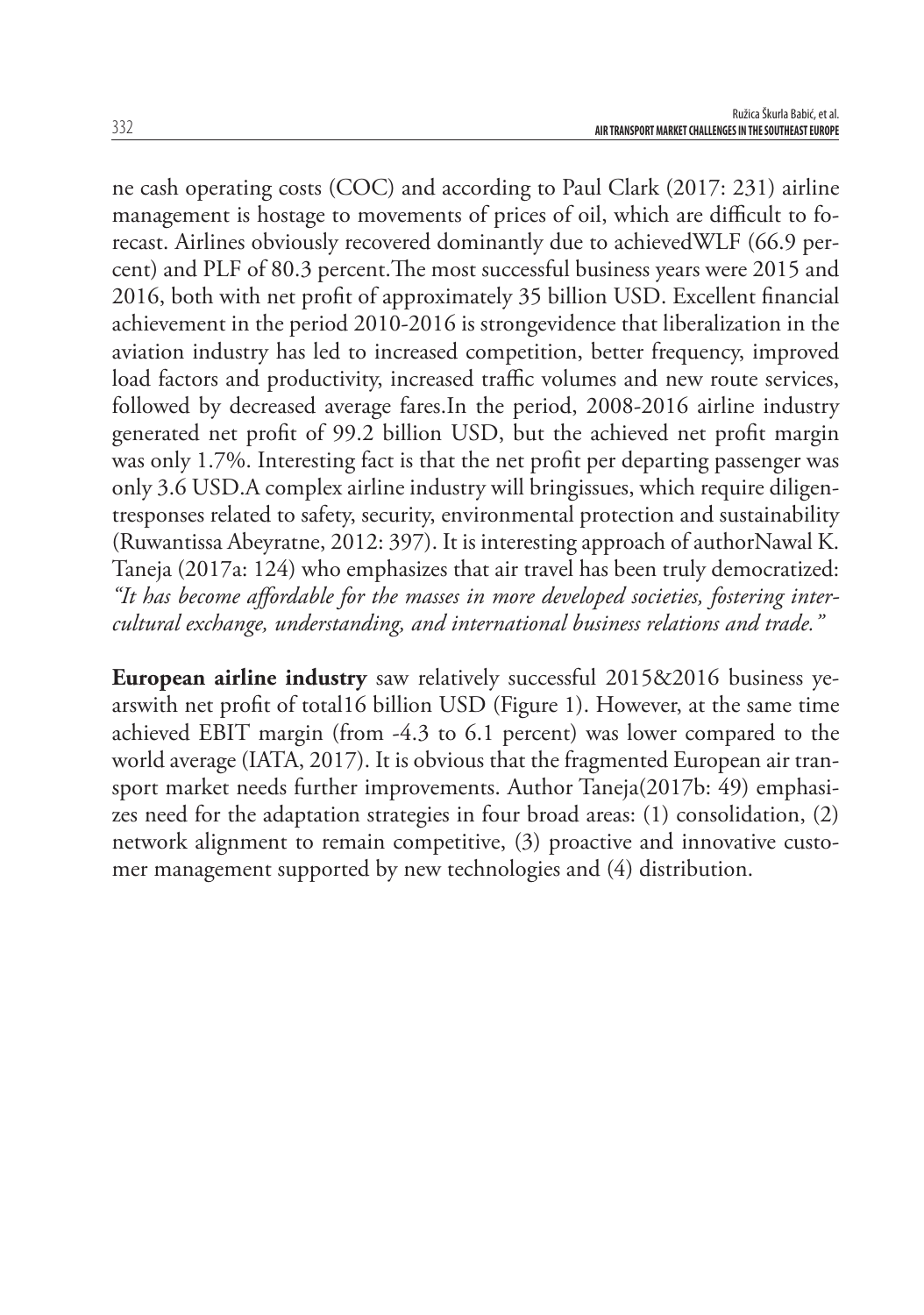

**Figure 1.** European airlines EBIT margin and net profit 2008-2016

**Source:** According to IATA (2017) modified and prepared by authors.

In airline industry,there were lot of mergers and acquisition examples from American model (Delta + Northwest, keeping Delta brand; United + Continental, keeping United brand; American Airlines + US Airways, keeping American Airlines brand) to European model.Latter model assumed keeping the national identity brand of all integrated partners (Mirko Tatalović, Jasmin Bajić and Srećko Šimunović, 2014:298) : (1) Air France / KLM; (2) International Airlines Group (IAG) - British Airways & Iberia; (3) Lufthansa Passenger Airline Group - Lufthansa & Swiss & Austrian Airlines & Brussels Airlines & Germanwings. In the years 2015/2016 IAG and Lufthansa Group scored net profit of 3.8 billion USD each and Air France /KLM 1 billion USD (Airline Business, 2017: 32).

The authors Mirko Tatalović, Ivan Mišetić and Jasmin Bajić (2012)often emphasize that the European national carriers have to findand define their future role in a liberalized and highly competitive European airline market. It is necessary to have in mind that transitional economies are converting into regional economic periphery (Dragomir Sundać and Natalija Nikolovska, 2003: 65). The smaller European airlines are largely acting as feeder carrier for their Alliance partners, (Adria Airways, Croatia Airlines, LOT are part of the Star Alliance, Malev before bankruptcywas Oneworld member, Czech Airlines is Skyteam member...) rather than operating as independent hub-and-spoke network.). The question is can each national carrier create a solid hub that feeds passengers to onward connections. At the basic level, the three alternatives to the current situation would be(JuergenMüller and VolodimirBilotkach, 2011): a) More independent position within alliance; b) Changing the alliance affiliation; c) Operating independently.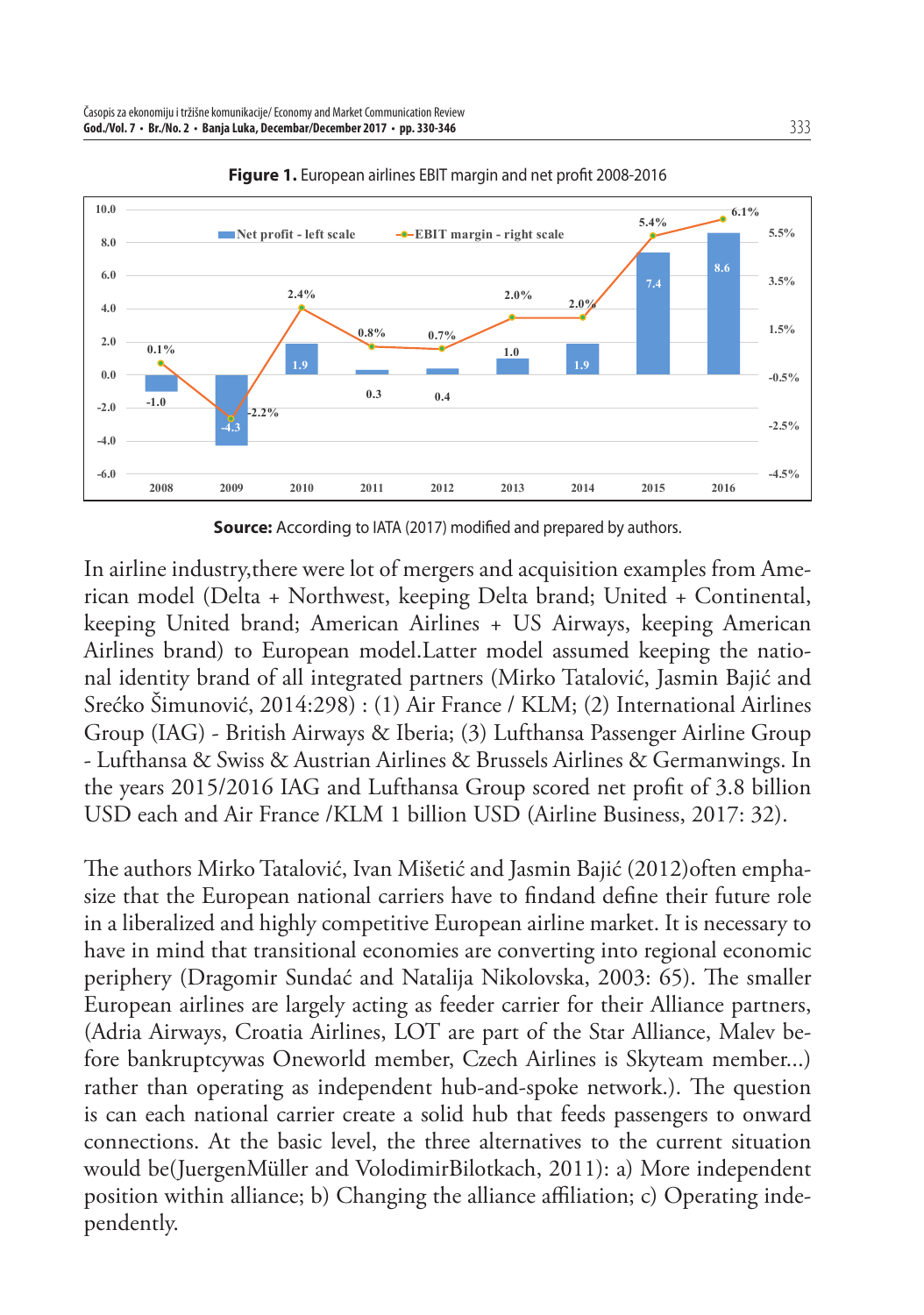For the European full service network carriers, which are facing strong competition from low cost carriers (LCC) mainly on intra-European routes, additional big competition challenge are the growing airlines from the Middle East and Turkey.Low Cost Carriers model share of total seats within Europe raised from 31 percent in the year 2008 to 38 percent in 2016(Capstats.com, 2017). In such market environment European airline landscape, except above mentioned merger and acquisition examples, are in the process of restructuring, reducing the number of employees, and optimizing flight network within Europe(Jasmin Bajić, Ivan Mišetić and Mirko Tatalović, 2016: 257-258).Most of the European airlines, which are not part of three big groups like SAS, LOT, Air Baltic, Finnair, Tarom, Montenegro, CroatiaAirlinesetc.,arecharacterized by restructuring and the search for a strategic partner. Examples of airlines in which strategic partner have already entered are Czech Airlines, Air Serbia, Adria Airways... The European restructuring airline story will continue in 2017.

Air Berlin (net loss 2015/2016 1.4 billion USD) filed for insolvency in August 2017 after the leading shareholder Etihad Airways withdrew its financialsupport. Second failure of a major European airline in four months was Alitalia's collapse into administration deals in May2017after staff rejected rescue plan (Richard Weiss 2017). British air carrier Monarch Airlines filed for bankruptcy at October 2017after nearly five turbulent years. All operations at the airline have immediately ceased, putting about 2,000 employees out of a job andleaving more than 100,000 passengers stranded at airports. (Grant Martin, 2017).

## **SOUTHEAST EUROPE ECONOMIC AND AIR TRANSPORT TRENDS**

Over the last three decades, the region of Southeast Europe (region map shown in Figure 3),has gone through a period marked by war events, global and regional economic crisis of varying intensity, and more or less successful transition processes(Ružica Škurla Babić, Mirko Tatalović and Jasmin Bajić, 2017: 152). Air transport in the Southeast Europe faces the challenges of market liberalization and growing competition, and in order to look at potential future development of air transport, it is necessary to analyze the region in a wider macroeconomic context (Table 2).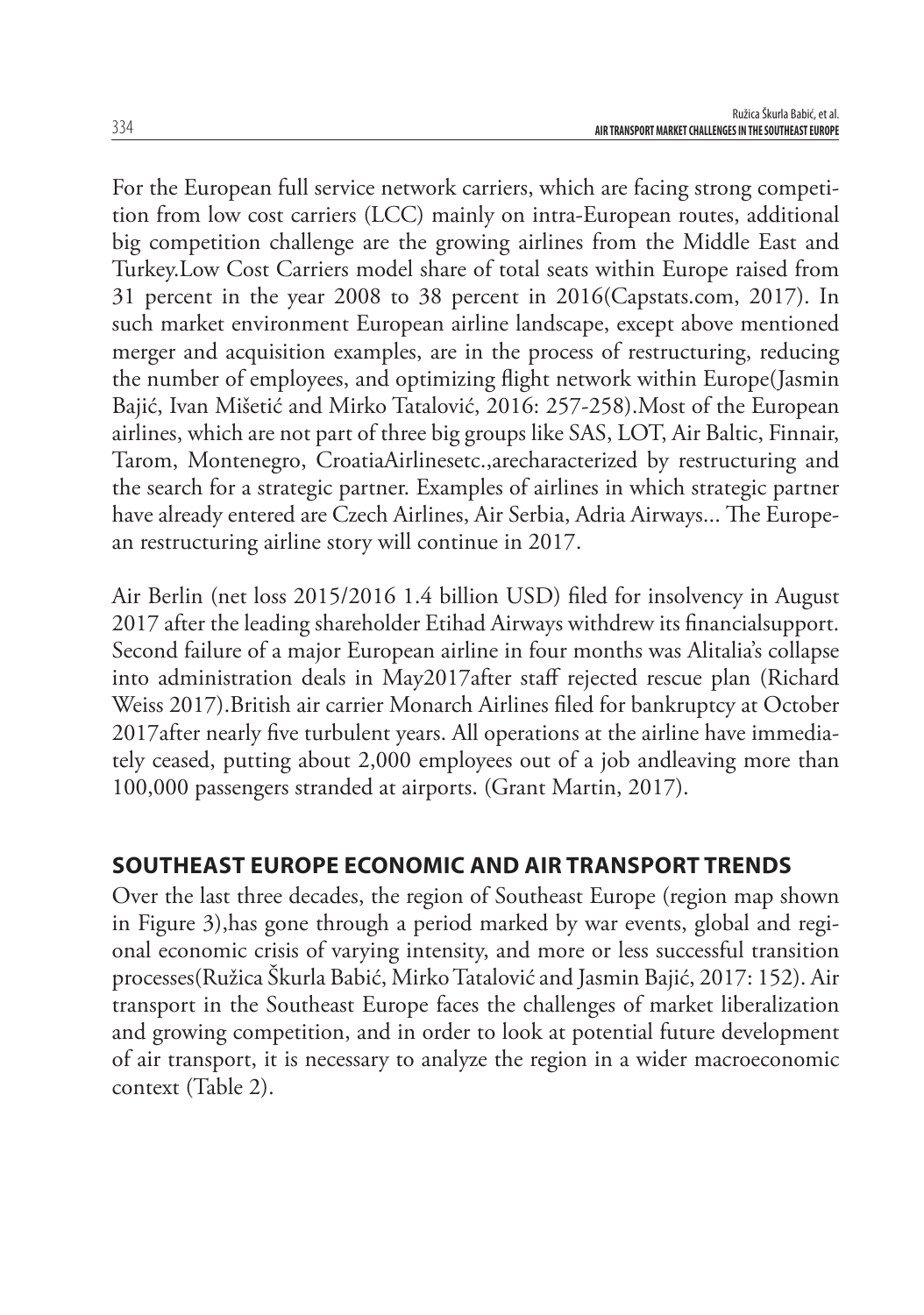|              |            |        | GDP (USD mill) |         | GDP per capita |        | Annual |             | Unemploy-   |      |  |
|--------------|------------|--------|----------------|---------|----------------|--------|--------|-------------|-------------|------|--|
| Country      | Population | (000)  | current prices |         | (USD at PPP)   |        |        | inflation % | ment rate % |      |  |
|              | 2008       | 2016   | 2008           | 2016    | 2008           | 2016   | 2008   | 2014        | 2008        | 2016 |  |
| Albania      | 3,170      | 2.876  | 12,683         | 12,269  | 8,436          | 9.517  | 3.4    | 1.3         | 12.6        | 15.2 |  |
| Bosnia &     | 3,911      | 3.515  | 18,712         | 16,324  | 8,825          | 9,960  | 7.5    | $-1.1$      | 23.4        | 25.4 |  |
| Bulgaria     | 7,602      | 7,128  | 52,143         | 49,364  | 14,907         | 15,715 | 12.0   | $-1.3$      | 5.6         | 7.6  |  |
| Croatia      | 4,435      | 4,172  | 69,679         | 49.928  | 21,241         | 19.145 | 6.1    | $-0.6$      | 9.0         | 13.1 |  |
| Kosovo       | 1,805      | 1,778  | 5,714          | 6,471   | 6,200          | 8,300  | 5.3    | 0.4         | 40.0        | 27.5 |  |
| M acedonia   | 2,048      | 2,072  | 9,890          | 10,424  | 11.016         | 12,284 | 8.3    | $-0.2$      | 33.8        | 23.7 |  |
| M oldova     | 3,573      | 3,553  | 6,055          | 6.084   | 3,720          | 5,082  | 11.5   | 9.8         | 2.1         | 4.8  |  |
| M ontenegro  | 628        | 622    | 4,541          | 4,182   | 13,687         | 14,276 | 7.4    | 0.1         | 17.2        | 17.4 |  |
| Romania      | 21,517     | 19.699 | 205,790        | 181.944 | 16,308         | 19.035 | 7.9    | $-1.1$      | 6.0         | 5.9  |  |
| Serbia       | 7,350      | 7,058  | 47,669         | 37,381  | 11,361         | 11.841 | 11.7   |             | 14.0        | 15.3 |  |
| Slovenia     | 2,040      | 2,065  | 55,853         | 43,791  | 29,999         | 27,002 | 5.5    | $-0.2$      | 4.4         | 8.0  |  |
| <b>Total</b> | 58,079     | 55,449 | 488,729        | 418,162 |                |        |        |             |             |      |  |

**Table 2.** Selected macroeconomic indicators of SEE region countries 2008 vs. 2016

**Source:** Mišetić, Tatalović and Bajić (2009), IMF (2017), wiiw(2017), prepared by authors.

From table 3 one can conclude that in the year 2016 number of population in the region decreased by more than 2.5 million compared to the year 2008 due to economic problems of inflation and unemployment. The key reasons are migrationsfrom the region to the developed EU countries,dominantlyItaly with 1.8 million, Germany and Spain with approximatelyone million migrants (Borislav Bjelicic, 2013: 52). The most active migrant country is Romania (3 million), followed by Albaniaand Bulgaria. Structure of Romanian migrants in European countries is: Italy 1,151 thousand, Spain 695 thousand, Germany 444 thousand, Switzerland 268 thousand, United Kingdom 237 thousand, Austria 83 thousand, Belgium 73 thousand Portugal 31 thousand, Hungary 30 thousand, Denmark 22 thousand etc (Eurostat 2017). In the context of air transport specified migrations imply additional potentials.GDP in current prices also decreased, but USD in the year 2008was on the lowest level (EUR/USD ratio 1.46) compared to the level of 2016(EUR/USD ratio 1.11). GDP per capita (USD at purchasing power parity - PPP) in the region is showing relatively big difference between the developed countries(Slovenia followed by Croatia and Romania) and undeveloped countries(Moldova followed by Kosovo). The GDP per capitaratio between Moldova and Slovenia is 1:5.4. Annual inflation has better score in the year 2016compared to the year 2008(except Moldova). The unemployment rate is very high in Kosovo, Bosnia and Herzegovina and Macedonia.

International Monetary Fund GDP growth forecasts (Table 3) are relatively solid, but it is evident thatSlovenia andCroatiaare at the bottom with the lowest dynamic rate of growth 2018-2022.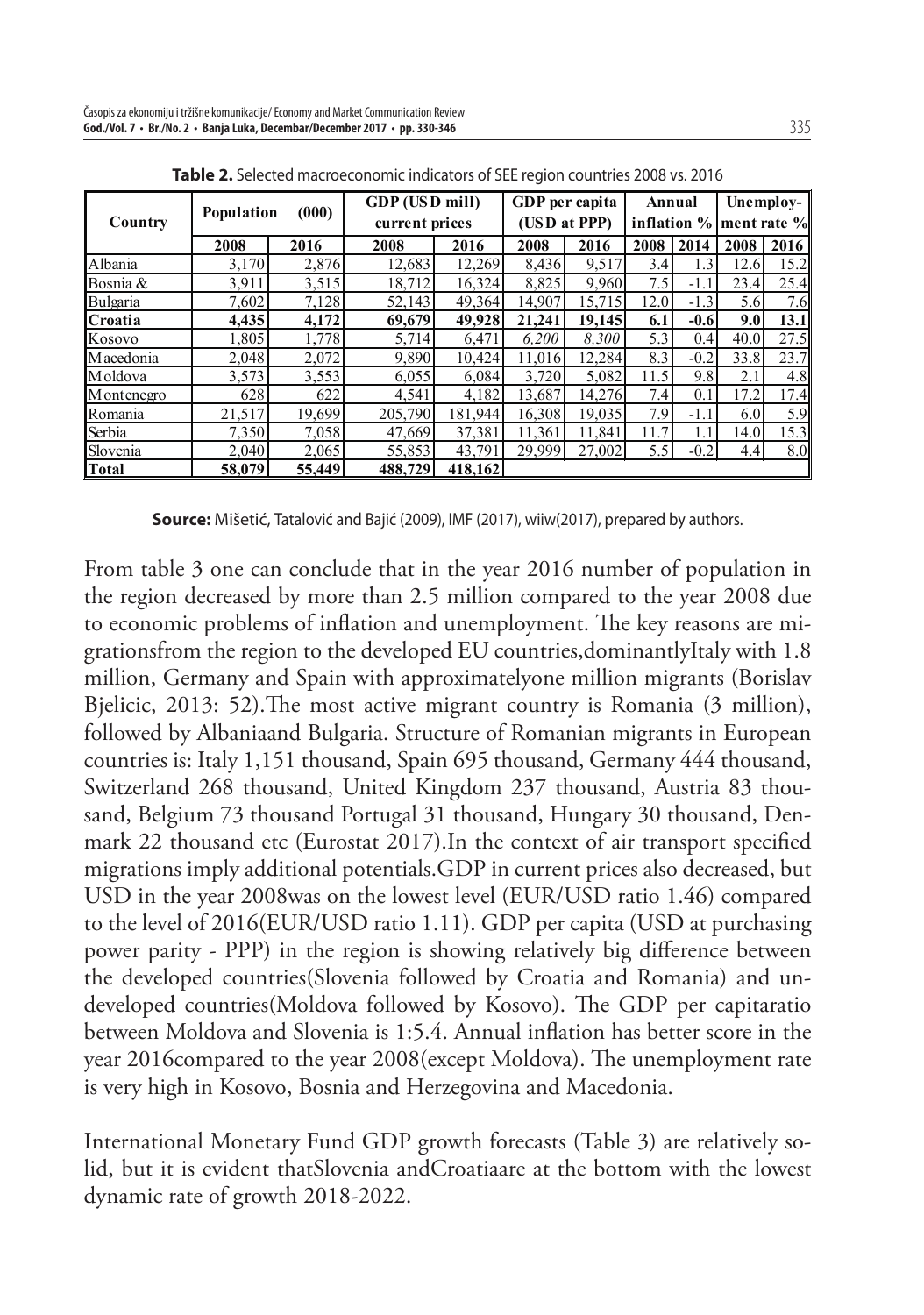| <b>Southeast Europe</b> |     |        |           |        |        |        |        |        |     |     |     |     |     |     | 2008 2009 2010 2011 2012 2013 2014 2015 2016 2017 2018 2019 2020 2021 2022 |
|-------------------------|-----|--------|-----------|--------|--------|--------|--------|--------|-----|-----|-----|-----|-----|-----|----------------------------------------------------------------------------|
| Albania                 | 7.5 | 3.4    | 3.7       | 2.5    | 1.4    | 1.0    | 1.8    | 2.2    | 3.4 | 3.7 | 3.7 | 3.8 | 3.9 | 3.9 | 4.0                                                                        |
| Bosnia and Herzegovina  | 5.6 | $-0.8$ | 0.8       | 0.9    | $-0.9$ | 2.4    | 1.1    | 3.0    | 2.0 | 2.5 | 2.6 | 2.7 | 2.7 | 2.8 | 3.0                                                                        |
| <b>Bulgaria</b>         | 6.0 | $-3.6$ | 1.3       | 1.9    | 0.0    | 0.9    | 1.3    | 3.6    | 3.4 | 3.6 | 3.2 | 2.9 | 2.7 | 2.5 | 2.5                                                                        |
| Croatia                 | 2.1 | $-7.4$ | $-1.7$    | $-0.3$ | $-2.2$ | $-1.1$ | $-0.5$ | 2.2    | 3.0 | 2.9 | 2.7 | 2.5 | 2.3 | 2.2 | 2.1                                                                        |
| Kosovo                  | 4.5 | 3.6    | 3.3       | 4.4    | 2.8    | 3.4    | 1.2    | 4.1    | 3.4 | 3.5 | 3.5 | 3.6 | 3.7 | 3.8 | 4.0                                                                        |
| <b>FYR</b> Macedonia    | 5.5 | $-0.4$ | 3.4       | 23     | $-0.5$ | 2.9    | 3.6    | 3.8    | 2.4 | 2.5 | 3.2 | 3.4 | 3.6 | 3.6 | 3.8                                                                        |
| Moldova                 | 7.8 | $-6.0$ | 7.1       | 6.8    | $-0.7$ | 9.4    | 4.8    | $-0.4$ | 4.3 | 4.0 | 3.7 | 3.8 | 3.8 | 3.9 | 3.9                                                                        |
| Montenegro              | 6.9 | $-5.7$ | 2.5       | 3.2    | $-2.7$ | 3.5    | 1.8    | 3.4    | 2.5 | 3.0 | 2.8 | 2.7 | 2.2 | 3.0 | 3.1                                                                        |
| Romania                 | 8.5 | $-7.1$ | $-0.8$    | 1.1    | 0.6    | 3.5    | 3.1    | 3.9    | 4.8 | 5.5 | 4.4 | 3.8 | 3.3 | 3.3 | 3.3                                                                        |
| Serbia                  | 5.4 | $-3.1$ | 0.6       | 1.4    | $-1.0$ | 2.6    | $-1.8$ | 0.8    | 2.8 | 3.0 | 3.5 | 3.5 | 4.0 | 4.0 | 4.0                                                                        |
| Slovenia                | 3.3 | $-7.8$ | $\cdot$ 2 | 0.6    | $-2.3$ | $-1$ . | 3.0    | 2.3    | 3.1 | 4.0 | 2.5 | 2.1 | 1.8 | 1.8 | 1.8                                                                        |

**Table 3.** GDP growth forecast rates (%) for SEE region countries 2008-2022

**Source:** IMF (2017).

According to the World Economic Forum, leading country in the region in term of global competitiveness is Bulgaria followed by Slovenia. The worst score belongs to Moldova and Bosnia and Herzegovina.



**Figure 2.** SEE Countries Ranking and Score on Global Competitiveness Index 2016-2017



In the Southeast Europe,the fastest growingmarketsin termsof departing seats capacity in 2016were Bulgaria and Romania (Figure 3). The main driversto this growth are low cost carriers in both Bulgaria and Romania in 2016.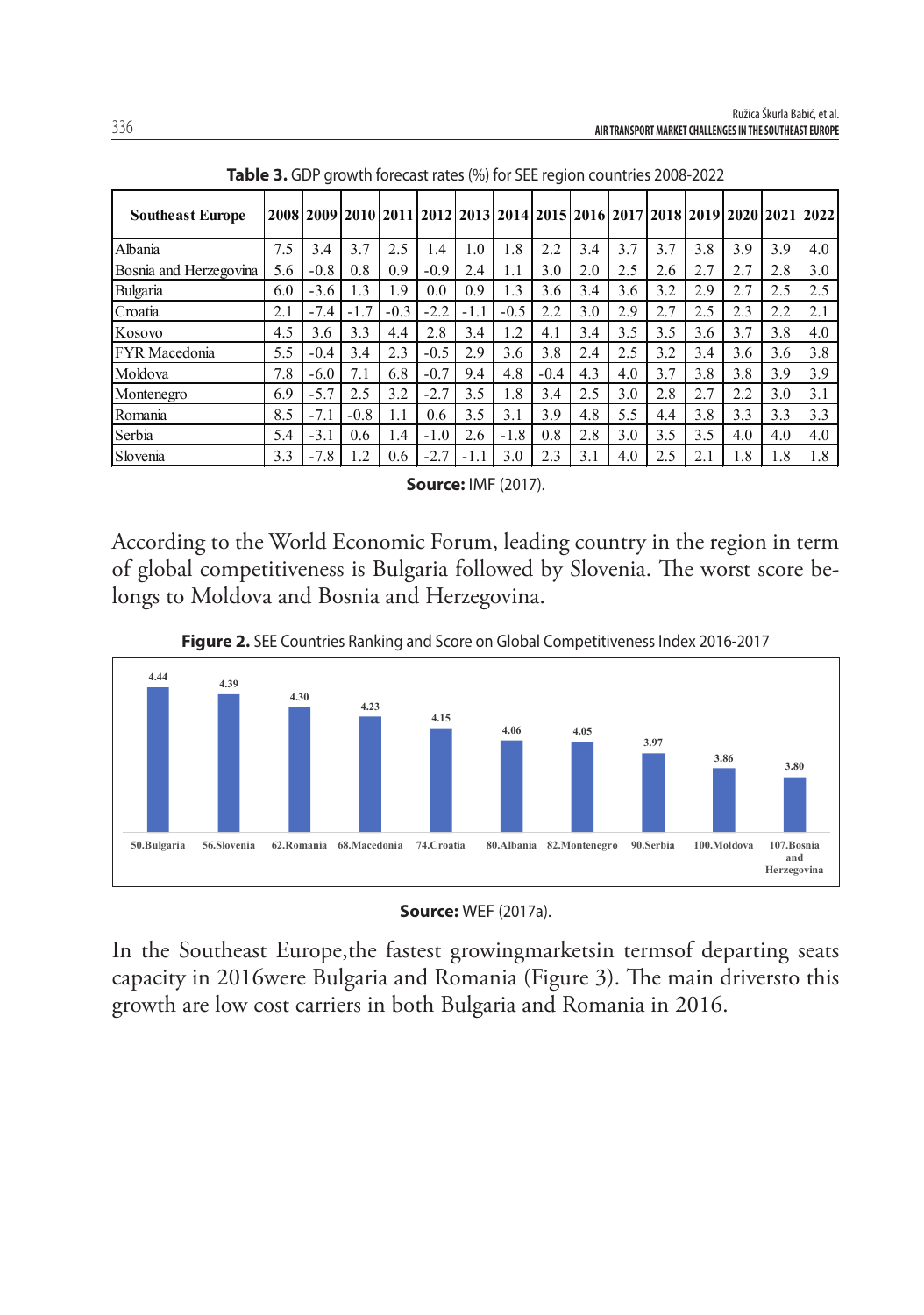

**Figure 3.** Annual Increase in Departing Seatsin SEE Countries in 2016

**Source:** SeeNews (2017).

Growth of capacity in Southeast Europe region resulted in very solid airport passenger growth. In the period 2008 to 2016 number of passengers increased from 30.5 millions to 50.7 millions with achieved AAGR of 6.6 percent (Table 4). The biggest contribution to the above mentioned growth is coming from Romania (7 million) followed by Croatia and Bulgaria. The fastest growth scored Moldova and Macedonia due to relatively low starting point. The only negative growth was recorded by Slovenia.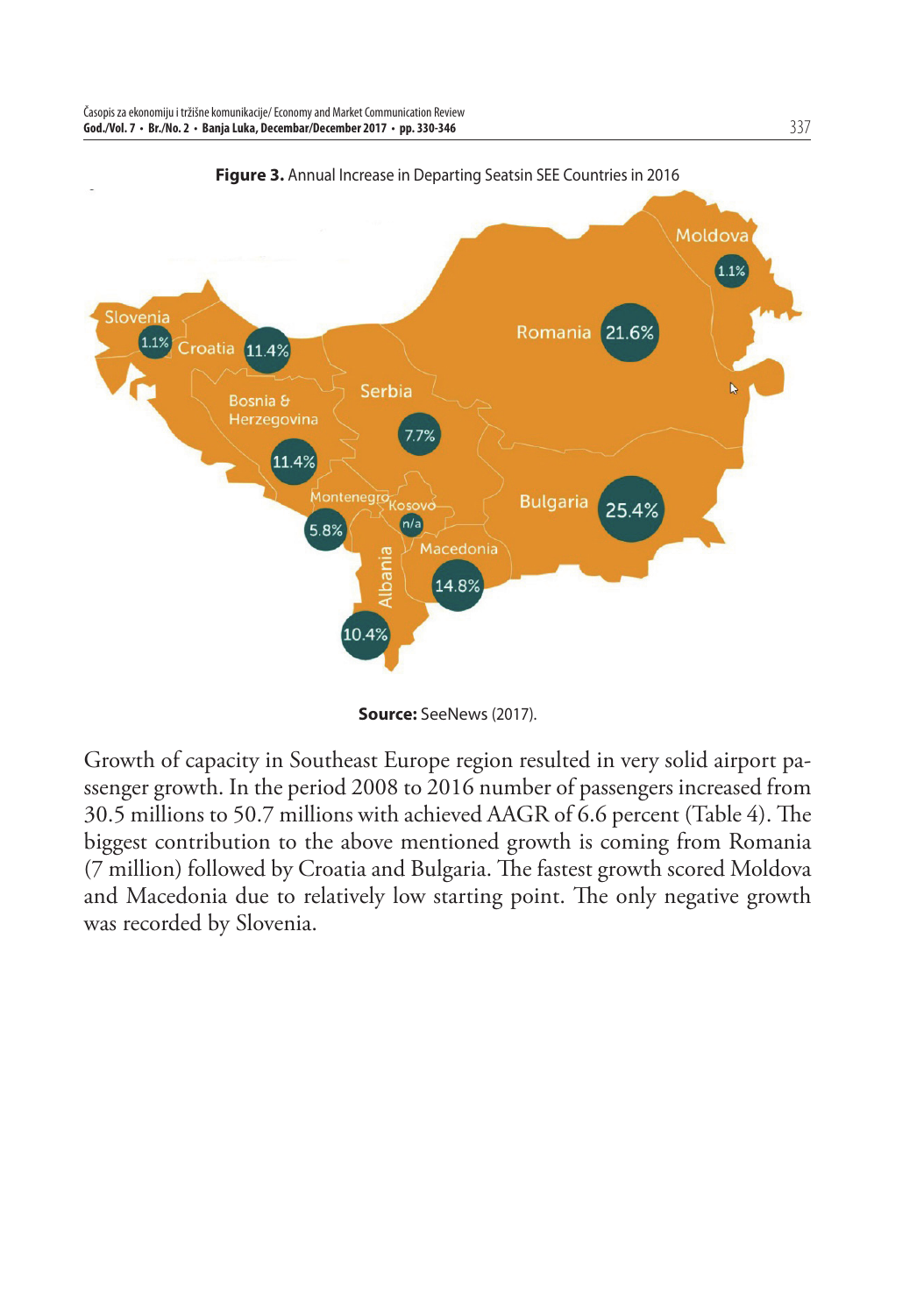|                         |                   |                                                        |                   | Passengers (Thousand)                           |                                             |                                        |                   |                      |                            |           | 2016/2008 |              |
|-------------------------|-------------------|--------------------------------------------------------|-------------------|-------------------------------------------------|---------------------------------------------|----------------------------------------|-------------------|----------------------|----------------------------|-----------|-----------|--------------|
| <b>Southeast Europe</b> | 2008 <sub>1</sub> | 2009'                                                  | 2010 <sub>1</sub> | $2011_1$                                        | $2012$ <sup><math>\overline{ }</math></sup> | 2013 <sub>1</sub>                      | 2014              | 2015'                | 2016                       | $+/-$     |           | Index   AAGR |
| <b>Albania</b>          | 1,267             | 1.395 <sub>1</sub>                                     | 1,537             | $1,817$ <sup>1</sup>                            | $1,665$ <sub>1</sub>                        | $1,757$ <sup>1</sup>                   | 1,810             | 1.977 <sub>1</sub>   | 2,195                      | $+928$    | 173       | 7.1%         |
| Bosnia & Herzegovina    | 5101              | 534'                                                   | 5631              | 6051                                            | 584'                                        | 7271                                   | 861               | 1,032                | 1,150                      | $+640$    | 225       | 10.7%        |
| <b>Bulgaria</b>         | 6,618             | 6.0591                                                 | 6.418             | 6,910                                           | 7,0691                                      | 7,304                                  | 7,733             | 7,848                | 9.549                      | $+2,931$  | 144       | 4.7%         |
| Croatia                 | 5.163             | 4.839.                                                 |                   | 5,1361 5,5791                                   |                                             | 5,960, 6,3041                          | 6,703             | 7,176                | 8.111                      | $+2.948$  | 157       | $5.8\%$      |
| Kosovo                  | 1,131             | $1.192$ <sup>1</sup>                                   |                   | $1,306$ , $1,424$                               | 1,527                                       |                                        | $1,629$ , $1,427$ | 1,579                | 1.757                      | $+626$    | 155       | 5.7%         |
| Macedonia               | 652               | 658.                                                   | 681 <sup>-1</sup> | 764 <sup>1</sup>                                | 836.                                        | 984                                    | 1.211             | 1,456                | 1.653                      | $+1.000$  | 253       | 12.3%        |
| Moldova                 | $848_1$           | $809$ <sup><math>\overline{\phantom{0}}</math></sup>   |                   | $938_1$ 1,046 <sub>1</sub> 1,220 <sup>1</sup>   |                                             |                                        | $1,321$ , $1,781$ | $2.219$ <sup>1</sup> | 2,206                      | $+1,358$  | 260       | 12.7%        |
| Montenegro              | 1,109             | 982 <sub>1</sub>                                       |                   | $1,193$ $1,259$                                 |                                             | $1,362$ , $1,589$ <sup>1</sup> $1,612$ |                   | 1,638                | 1.856                      | $+747$    | 167       | $6.6\%$      |
| Romania                 | 8.833             | 8.713                                                  |                   | $9,766$ 10,366 10,278 10,192 11,071             |                                             |                                        |                   |                      | $12,743$ <sup>15,773</sup> | $+6,940$  | 179       | 7.5%         |
| <b>Serbia</b>           | 2,650             | 2.401 <sub>1</sub>                                     |                   | $2,722$ , $3,150$ , $3,391$ , $3,565$ , $4,640$ |                                             |                                        |                   |                      | 4,812 5,056                | $+2.406$  | 191       | 8.4%         |
| Slovenia                | 1.6731            | 1.434                                                  | 1.3031            | 1.2871                                          |                                             | $1,168$ , $1,268$                      | 1.307             | 1.438                | 1.405                      | $-268$    | 84        | $-2.2\%$     |
| <b>Total</b>            |                   | 30,455, 29,016, 31,565, 34,206, 35,062, 36,639, 40,157 |                   |                                                 |                                             |                                        |                   | 43,920 50,711        |                            | $+20.256$ | 167       | $6.6\%$      |

**Table 4.** Passengers in SEE countries 2008-2016

**Source:** anna.aero (2017) prepared by authors.

Tourist arrivals in Southeast Europe countries increased from 22 million in 2008 to 36 million in 2016 (Figure 4). The leading tourist country in the region is Croatia with 38.4 percent share which is 114 times more compared to Moldovaachievement.



**Source:** According to Bjelicic (2013: 54) and UNWTO (2012, 2017) prepared by authors

Six different elements of air transport infrastructure are shown in Table 5. World Economic Forum in his edition "The Travel & TourismCompetitivenessReport 2017" is ranking countries analyzing different performances. Best score from 136 countries recorded Croatia followed by Montenegro. Bosnia and Herzegovina is on the bottom of the list.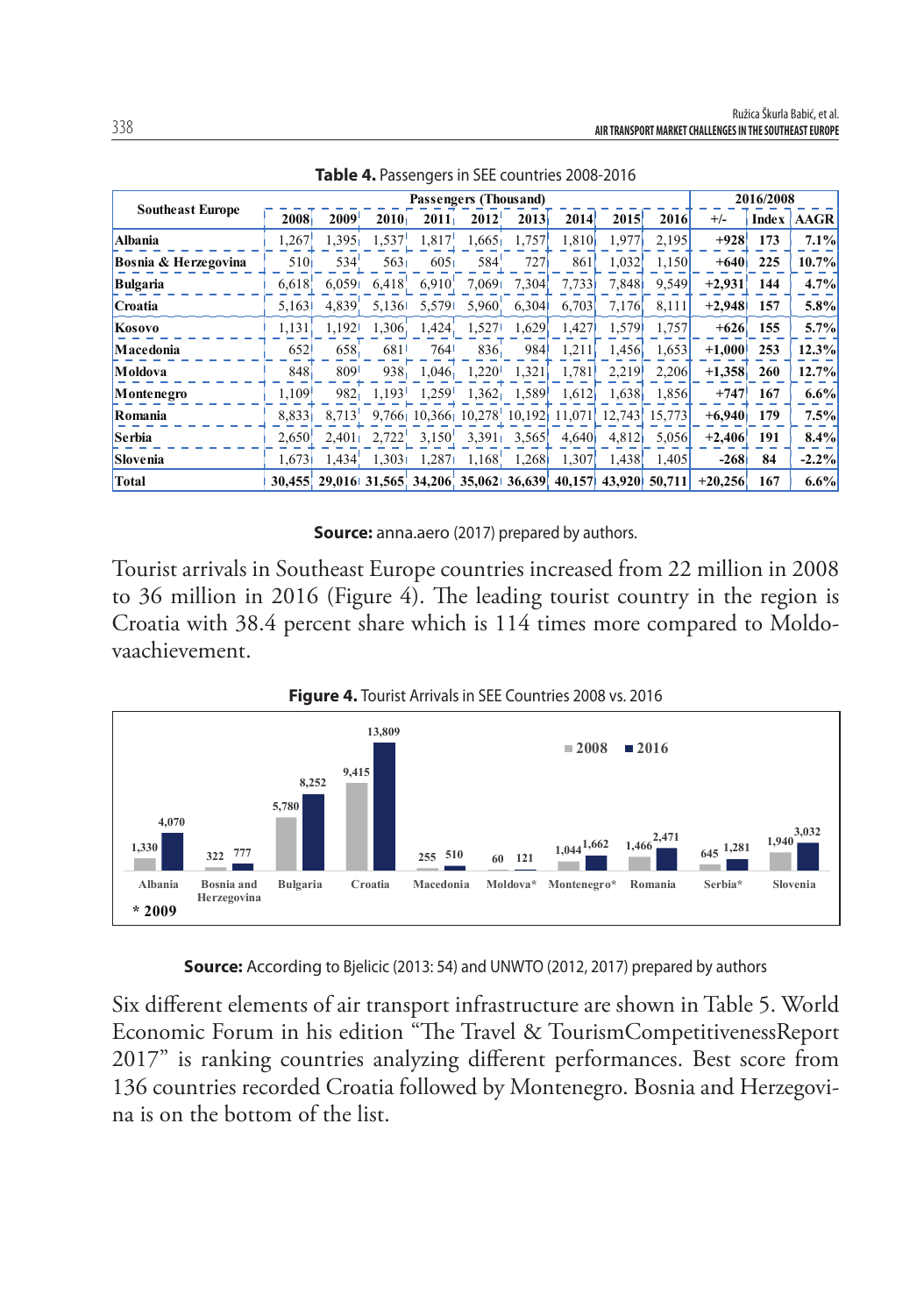| Air transport infrastructure<br>Rank / 136 Countries | tia | Croa-Monte-Slove-<br>negro | nia | Bul-<br>garia | nia | hia | Roma-1 Ser-1 Mace-1<br>donia | Mol-<br>dova | Alba-<br>nia | <b>Bosnia</b> and<br>Herzegovina |
|------------------------------------------------------|-----|----------------------------|-----|---------------|-----|-----|------------------------------|--------------|--------------|----------------------------------|
| Quality of air transport infrastructure              | 78  | 81                         | 70  | 77            | 100 | 92  | 51                           | 93           | 68           | 131                              |
| Available seat kilometres, domestic millions         | 63  | 105                        | 105 | 73            | 58  | 105 | 105                          | 105          | 105          | 105                              |
| Available seat kilometres, international millions    | 83  | 120                        | 123 | 81            | 60  | 88  | 121                          | 107          | 124          | 127                              |
| Aircraft departures /1,000 pop.                      | 49  | 34                         | 38  | 89            | 79  | 57  | 105                          | 78           | 103          | 129                              |
| Airport density airports/million pop.                | 21  | 12                         | 34  | 88            | 52  | 87  | 41                           | 98           | 100          | 33                               |
| Number of operating airlines                         | 33  | 86                         | 114 | 46            | 51  | 51  | 109                          | 101          | 94           | 106                              |
| Rank / 136 Countries                                 | 52  | 54                         | 76  | 80            | 82  | 84  | 93                           | 110          | 109          | 123                              |

**Table 5.** SEE Countries Ranking by Air Transport Infrastructure 2017

**Source:** WEF(2017) prepared by authors.

### **SOUTHEAST EUROPE AIRLINE, AIRPORT AND AIR TRAFFIC CONTROL TRENDS**

In the Southeast Europe region, most scientific papers are showing many difficulties in airline strategic positioning. Connections with main European destinations are dominant in the region.

Low cost carriers are more and more present but with dominant connections to the most developed European markets.*Within Europe, the LCC geography remains largely Western-oriented, despite some expansion to the East Central Europe, and mainly serves larger cities as well as both urban and seaside tourist destinations*(Frédéric Dobruszkes, 2014: 177).Researches by authors (Mišetić, Tatalović and Bajić, 2009: 263),(Sanja Steiner, Mirko Tatalovićand Jasmin Bajić, 2010: 536), (Jasmin Bajić, Mirko Tatalović andKrešimir Kučko: 91-92) and (Bajić, Mišetić and Tatalović, 2016: 269) made conclusions that Southeast Europe air transport market is undeveloped with weak connections within the region and increasing competition on the main traffic directions with stable demand. Namely, number of routes within the region stagnated(27) and weekly frequencies within region even decreased (247 to 223) comparing years 2008 and 2014 (Tatalović,Mišetićand Bajić,2017: 166). Authors Ana Šimecki, Sanja Steiner and Olja Čokorilo (2013: 363) concluded that new air connections within the Southeast Europeregion could considerably improvemobility and accelerate economicintegrations and cooperation processes. Dynamic financial achievements for six dominant airlines in the region (Adria Airways, Air Serbia /JAT, Bulgaria Air, Croatia Airlines, Montenegro Airlines and Tarom) is showing very negative overall net losses level of over 1.2 billion USD (Table 6) in the period 2008-2016. In addition, before the bankruptBH Airlines scored net losses of 60.7 million USD in the period 2008-2011.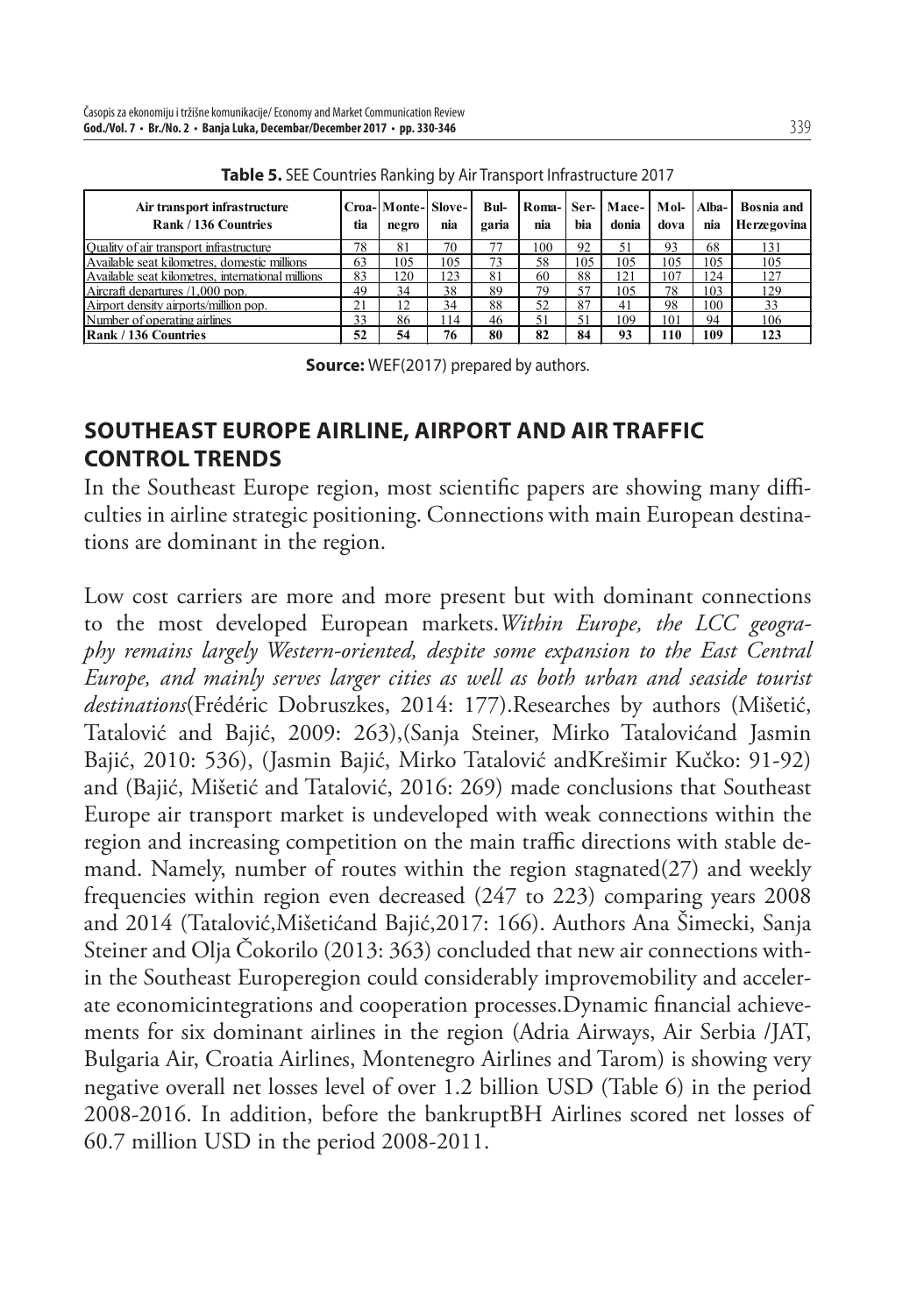| In thous and USD           | 2008       | 2009      | 2010       | 2011      | 2012      | 2013      | 2014      | 2015      | 2016      | Total                                                                                                        | Average   |
|----------------------------|------------|-----------|------------|-----------|-----------|-----------|-----------|-----------|-----------|--------------------------------------------------------------------------------------------------------------|-----------|
| <b>Adria Airways</b>       | $-4.767$   | $-18.814$ | $-83.617$  | $-15.988$ | $-13,882$ | $-3,817$  | 1.222     | $-10.202$ | 3,578     | $-146.286$                                                                                                   | $-16.254$ |
| Bulgaria Air               | $-44$      | 627       | 102        | 1.192     | $-21.208$ | 85        | N.A.      | -4.789    | $-3,984$  | $-28.019$                                                                                                    | $-4.003$  |
| Croatia Airlines           | $-18.077$  | $-37.620$ | $-29.010$  | $-14.199$ | $-83.447$ | 117       | 1.313     | 2.015     | 1.182     | $-177,727$                                                                                                   | $-19,747$ |
| Air Serbia / JAT           | $-128.759$ | $-17.940$ | $-47.574$  | $-45.532$ | $-47.931$ | $-98.473$ | 3,583     | 4.400     | 1.100     | $-377.127$                                                                                                   | $-41.903$ |
| <b>TAROM</b>               | 27.950     | $-82.036$ | $-103.186$ | $-90,991$ | $-72,879$ | $-45.666$ | $-32.900$ | $-6,842$  | $-11,557$ | $-418,106$                                                                                                   | $-46.456$ |
| <b>Montenegro Airlines</b> | $-1.026$   | $-5.539$  | $-4.875$   | $-10.058$ | $-7,251$  | $-6.870$  | $-12.630$ | $-11.518$ | $-12.616$ | $-72.383$                                                                                                    | $-8.043$  |
| Net profit / loss          | $-124.723$ |           |            |           |           |           |           |           |           | $-161,322$ $-268,161$ $-175,576$ $-246,598$ $-154,623$ $-39,412$ $-26,935$ $-22,297$ $-1,219,648$ $-149,669$ |           |

**Table 6.** Total net profit/loss - selected airlines in the SFF region 2008-2016

**Source:** IATA WATS (2009, 2010, 2011, 2012, 2013, 2014, 2015), www.adria.si, www.air.bg, www.tarom.ro, www.croatiaairlines.com, www.airserbia.com, www.montenegroairlines.com (prepared by authors).

From the Table 6 it is obvious that level of net loss is improving in the period 2014-2016 compared to the period 2008-2013. TAROM is leading carrier in the region in terms of losses level in total amount of 418.1 million USD. It is not clear how the company operates in such negative business and financial conditions with reported loss nine years in a row.It is interesting to emphasize that there are six European countries with no home airline, three of them are from Southeast Europe region – Bosnia and Herzegovina, Macedonia and Kosovo (Airline Leader, 2017: 61).

Possible solution for connectivity improvement within the region is approved rights to operate regulatedand/or subsidized routes. Te most prominent examples of these schemes are the EssentialAir Service (EAS) program and the Small Community Air Service DevelopmentProgram(SCASDP) in the US, the Remote Air Services Subsidy (RASS) Scheme in Australia and theEuropean Public Service Obligation (PSO) air service mechanism (Rico Merkert, 2017: 351). Possible implementation of PSO within the region would increase economic activities level among the regional countries, economic development and progress, political stability, continuation of the European integrations. However, in any case airlines in the Southeast Europefor future sustainable business need significant improvement in underperforming field of airline e-commerce art and science. To compete effectively in cyberspace airlines need fast transformation and appropriate e-commerce strategy (Michael Hanke, 2016: 566).According to Taneja (2016, 181) main airline challenges and opportunities in future would be: (1) changing consumers, (2) changing competitors and (3) changing collaborators.

List of the biggest airports in the Southeast Europe region by traffic volume with minimum 500 thousand passenger criteria in 2016 is shown in Table 7.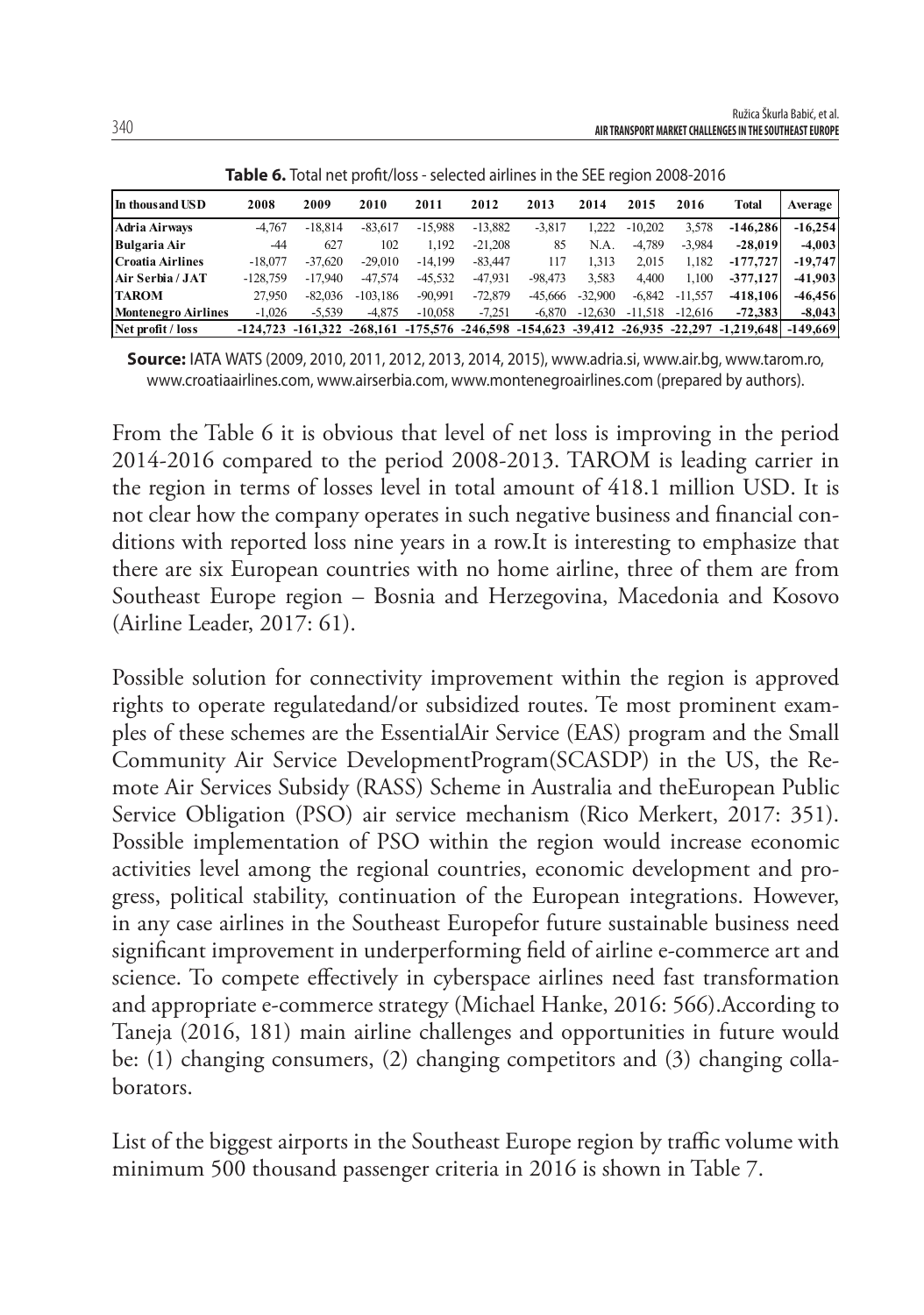|                      |        |        |        |       | Passengers (Thousand) |                      |        |        |        | <b>AAGR</b>   | Runaway |
|----------------------|--------|--------|--------|-------|-----------------------|----------------------|--------|--------|--------|---------------|---------|
| Airport              | 2008   | 2009   | 2010   | 2011  | 2012                  | 2013                 | 2014   | 2015   | 2016   | $\frac{0}{0}$ | (m)     |
| <b>Bucharest OTP</b> | 5,064  | 4.481  | 4,803  | 5.049 | 7,102.                | 7,643                | 8,317  | 9,283  | 10.983 | 10.2          | 3,500   |
| Sofia SOF            | 3,231  | 3,135  | 3,297  | 3,475 | 3,467                 | 3,504                | 3,815  | 4,089  | 4,981  | 5.6           | 3,600   |
| Belgrede BEG         | 2,650  | 2,384  | 2,699  | 3,125 | 3,364                 | 3,543                | 4,639  | 4,776  | 4,931  | 8.1           | 3,400   |
| Bourgas BOJ          | 1,937  | 1,684  | 1,873  | 2,229 | 2,357                 | 2,456.               | 2,530  | 2,360  | 2,879  | 5.1           | 3,200   |
| Zagreb ZAG           | 2,192  | 2,062  | 2,072  | 2,319 | 2,342                 | 2,300                | 2,431  | 2,588  | 2,766  | 2.9           | 3,252   |
| <b>Split SPU</b>     | 1,204  | 1.115  | 1,220  | 1.300 | 1,426                 | 1,582                | 1,753  | 1,955  | 2,290  | 8.4           | 2,550   |
| Chisinau KIV         | 848    | 8091   | 9381   | 1,044 | ,221                  | 1,321                | 1,781  | 2,219  | 2,206  | 12.7          | 3,590   |
| Tirana TIA           | 1,267  | 1,395  | 1,537  | 1,817 | 1.665.                | 1,757                | 1,810  | 1.977  | 2,195  | 7.1           | 2,750   |
| Dubrovnik DBV        | 1.191  | 1,122  | 1,270  | 1,350 | 1,480                 | 1,523                | 1,584. | 1,694  | 1,993  | 6.6           | 3,300   |
| Cluj Napoca CLJ      | 753    | 834    | 1,029  | 1,005 | 932.                  | 1,035                | 1,182  | 1,488  | 1,885  | 12.2          | 2,200   |
| Pristina PRN         | 1,131  | 1,192  | 1,306  | 1,422 | 1,527                 | 1,629                | 1,427  | 1,579  | 1,757  | 5.7           | 2,500   |
| Varna VAR            | 1,450  | 1,207  | 1,199  | 1,164 | .211                  | 1,308                | 1,387  | .399   | 1,690  | 1.9           | 2,500   |
| Skopje SKP           | 652    | 6581   | 6811   | 760   | 829                   | 984                  | 1,211  | 1,456  | 1,653  | 12.3          | 2,950   |
| Ljubljana LJU        | 1,673  | 1,434  | 1,389  | 1,369 | 1,199                 | 1,321                | 1,307  | 1,438  | 1,405  | $-2.2$        | 3,300   |
| Timisoara TSR        | 957    | 974    | 1,138  | 1,201 | 1,036                 | 757                  | 735.   | 924    | 1,162  | 2.5           | 3,500   |
| Tivat TIV            | 568    | 5321   | 542    | 647   | 725                   | 868                  | 911    | 889    | 983    | 7.1           | 2,500   |
| Iasi IAS             | 144    | 149    | 160    | 184   | 173                   | 232                  | 273    | 377    | 881    | 25.4          | 2,400   |
| Podgorica TGD        | 541    | 450    | 652    | 612   | 620.                  | 681                  | 702.   | 749    | 873    | 6.2           | 2,500   |
| Sarajevo SJJ         | 506    | 530    | 563    | 600   | 580.                  | 666                  | 710.   | 773    | 839    | 6.5           | 2,600   |
| Zadar ZAD            | 158    | 216    | 2751   | 285   | 371                   | 473                  | 497    | 488    | 521    | 16.1          | 2,500   |
| Total                | 28,118 | 26,362 | 28,640 |       |                       | 30,958 33,628 35,584 | 39,002 | 42,502 | 48,871 | 7.2           |         |

**Table 7.** Passengers on dominant airports in the SEE region 2008-2016

**Source:** anna.aero (2017) prepared by authors.

Annual average growth rate in the period 2008-2016 is very solid (7.2 percent) and the leading airports in the region are Bucharest followed by Sofia and Belgrade.Analyzing those results in the context of overall passenger trafficat European airportsit is obvious that Bucharest is ranked at 47th position, Sofiaat 86th position and Belgradeat 88th position (anna.aero, 2017).In addition,the Tuzla International Airport (2017) from Bosnia and Herzegovina with the passenger traffic increase of 74 percent in the period January-September 2017 (406,668) passengers) is very close to the entry to the list in Table 7, for the year 2017. It is interesting that the TuzlaInternationalAirport (2017) started with the commercial operation in 2011 and traffic of  $4,527$  passengers.

In the context of European Air Traffic Management (ATM), the sectorization of airspace is still based on national borders, and the sky above Europe is fragmented. The European Commission's Single European Sky (SES) initiative aims for the unification of European airspace. Single European Sky ATM Research (SE-SAR) is a collaborative project to completely overhaul European airspace and its ATM with performance goals for 2020 (Dawna L. Rhoades, 2014: 292-293): (1) Increase in Europe aerospace for 27 percent; (2) Reduction in accident risk per flight for 40 percent; (3) Reduction per flight in environmental impact for 2.8 percent; (4) Reduction in cost per flight for 6 percent. The creation of Func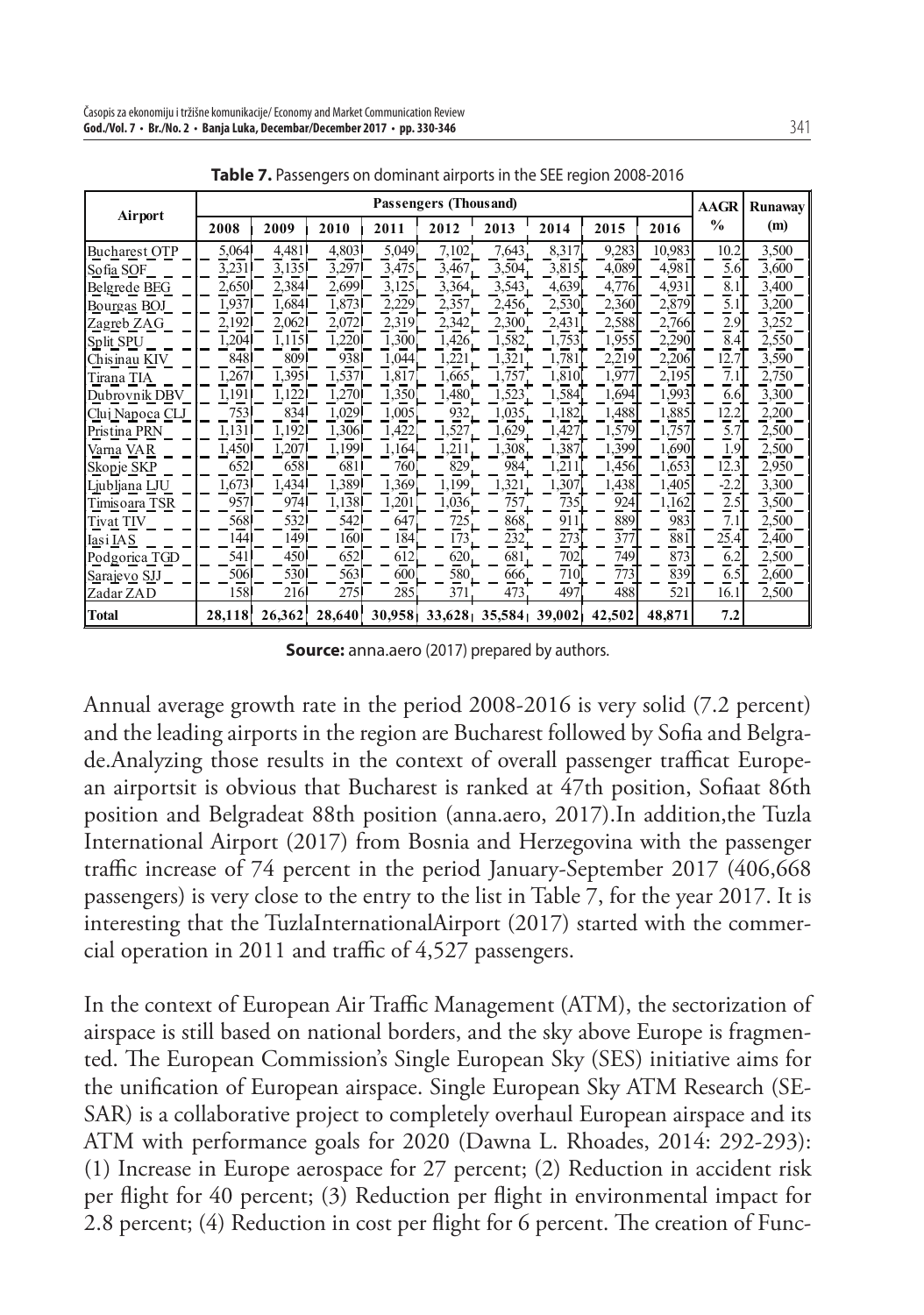tional Airspace Blocks wouldoptimize airspace usage and capacity, making the flow of air traffic over Europe more efficient. Southeast Europe region countries are members of three different FABs.Bosnia&Herzegovina, Croatia and Slovenia are members of FAB Central Europe, Bulgaria and Romania are members of Danube FAB and Albania belongs to FAB Blu Med. The rest of Southeast Europe countries are not part of the FAB concept. It is obvious that the region is over fragmented and irrational.



**Figure 5.** Functional Airspace Blocks (FABs) Map

**Source:** European Commission (2014).

Eurocontrol seven years forecast of instrumental flight rules (IFR) movements for the Southeast Europe region is analyzed in Table 8.The forecast is derived from the most recent traffic statistics (over the 2012-2016 period) and relevant up-to-date information in terms of traffic trends and recent air industry related events.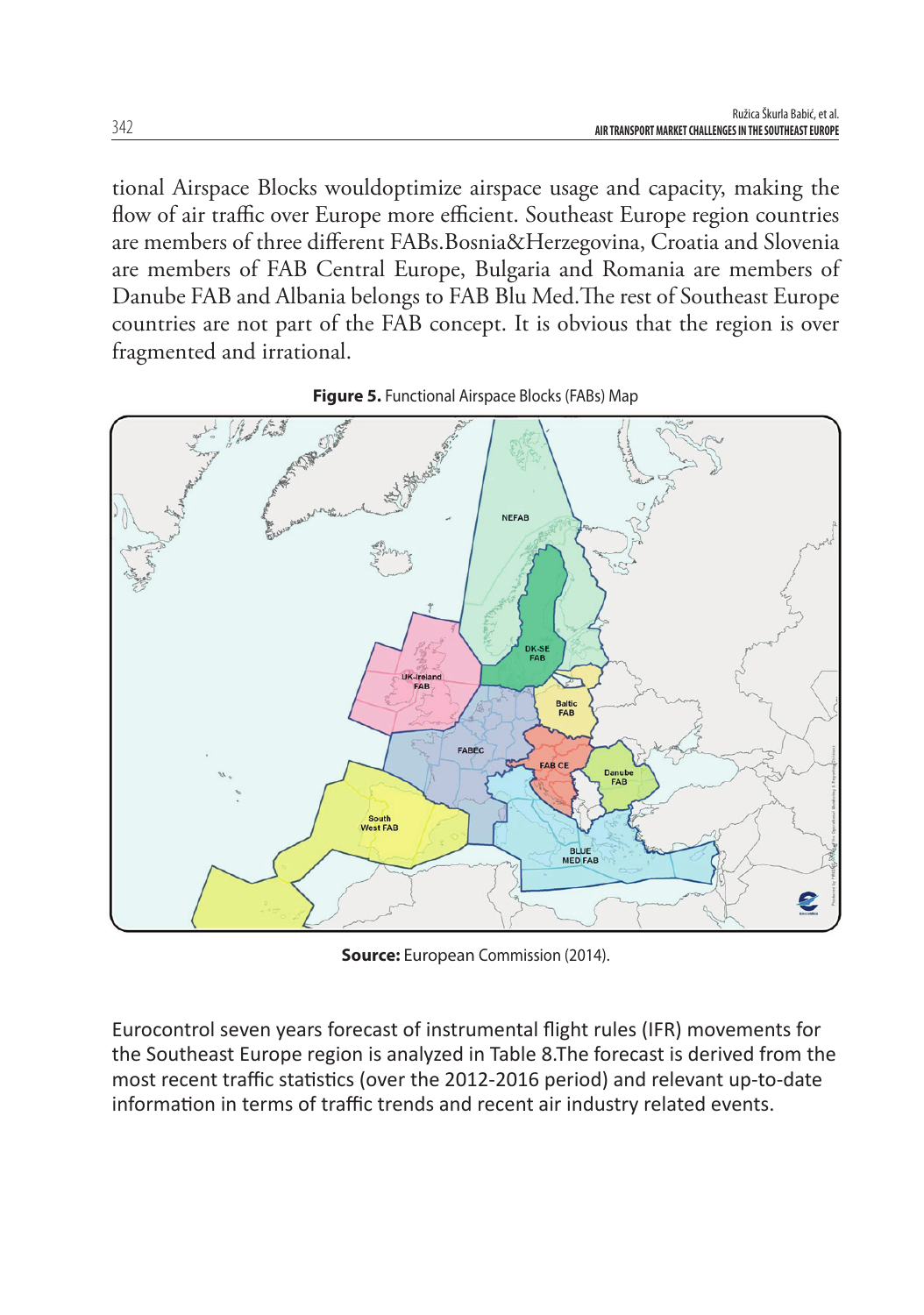| <b>IFR Movements</b><br>(thousands) | 2012  | 2013  | 2014   | 2015  | 2016  | 2017     | 2018  | 2019  | 2020  | 2021  | 2022  | 2023  | <b>AAGR</b><br>23/16 |  |
|-------------------------------------|-------|-------|--------|-------|-------|----------|-------|-------|-------|-------|-------|-------|----------------------|--|
|                                     |       |       | actual |       |       | forecast |       |       |       |       |       |       |                      |  |
| Albania                             | 195   | 201   | 198    | 202   | 187   | 190      | 196   | 202   | 209   | 214   | 221   | 227   | 2,8%                 |  |
| Bosnia and<br>Herzegovina           | 268   | 262   | 298    | 311   | 319   | 325      | 333   | 342   | 352   | 360   | 368   | 377   | 2,4%                 |  |
| <b>Bulgaria</b>                     | 540   | 551   | 683    | 767   | 758   | 777      | 801   | 826   | 851   | 873   | 897   | 921   | 2,8%                 |  |
| Croatia                             | 495   | 492   | 520    | 535   | 540   | 563      | 580   | 596   | 613   | 626   | 641   | 656   | 2,8%                 |  |
| Macedonia                           | 113   | 113   | 146    | 152   | 146   | 148      | 152   | 157   | 161   | 165   | 169   | 173   | 2,5%                 |  |
| Moldova                             | 64    | 74    | 56     | 45    | 42    | 47       | 49    | 51    | 53    | 54    | 56    | 58    | 4,7%                 |  |
| Romania                             | 487   | 513   | 598    | 635   | 621   | 654      | 674   | 694   | 714   | 732   | 751   | 771   | 3,1%                 |  |
| Serbia&Montenegro*                  | 535   | 518   | 554    | 605   | 619   | 637      | 653   | 672   | 691   | 707   | 724   | 741   | 2,6%                 |  |
| Slovenia                            | 346   | 329   | 348    | 347   | 353   | 364      | 376   | 385   | 395   | 403   | 412   | 421   | 2,5%                 |  |
| Total                               | 3.043 | 3.053 | 3.401  | 3.599 | 3.585 | 3.705    | 3.814 | 3.925 | 4.039 | 4.134 | 4.239 | 4.345 | 2.8%                 |  |

**\***Serbia & Montenegro & appear together as their airspace is merged for operational purposes; Serbia and Montenegro Air Traffic Services (SMATSA) is a jointairnavigationserviceprovider for thosetwostates.

**Source:** According to Eurocontrol(2017: 69-72) modified and prepared by authors.

## **CONCLUSIONS**

Analysis of Southeast Europe economy and air transport infrastructure shows that there is a lot of space for improvement. Obviously, the Southeast Europe air transport market is undeveloped with weak connections within the region.

Low cost carriers are more and more present, increasing competition level, but with dominant connections to the most developed European markets.

Profitability analysis of dominant airlines in the Southeast Europe market for the period 2008-2016 indicated negative overall net losses result of over 1.2 billion USD, questioning the sustainable business in the future. Consequently, airlines in the region are implementing restructuring programs, covering staff reductions, increasing productivity, network and flight frequencies optimization, with intention to implement the privatization processes. Fitting the fleet and service to the regional air transport market must include and harmonize operational, financial and strategic development policies.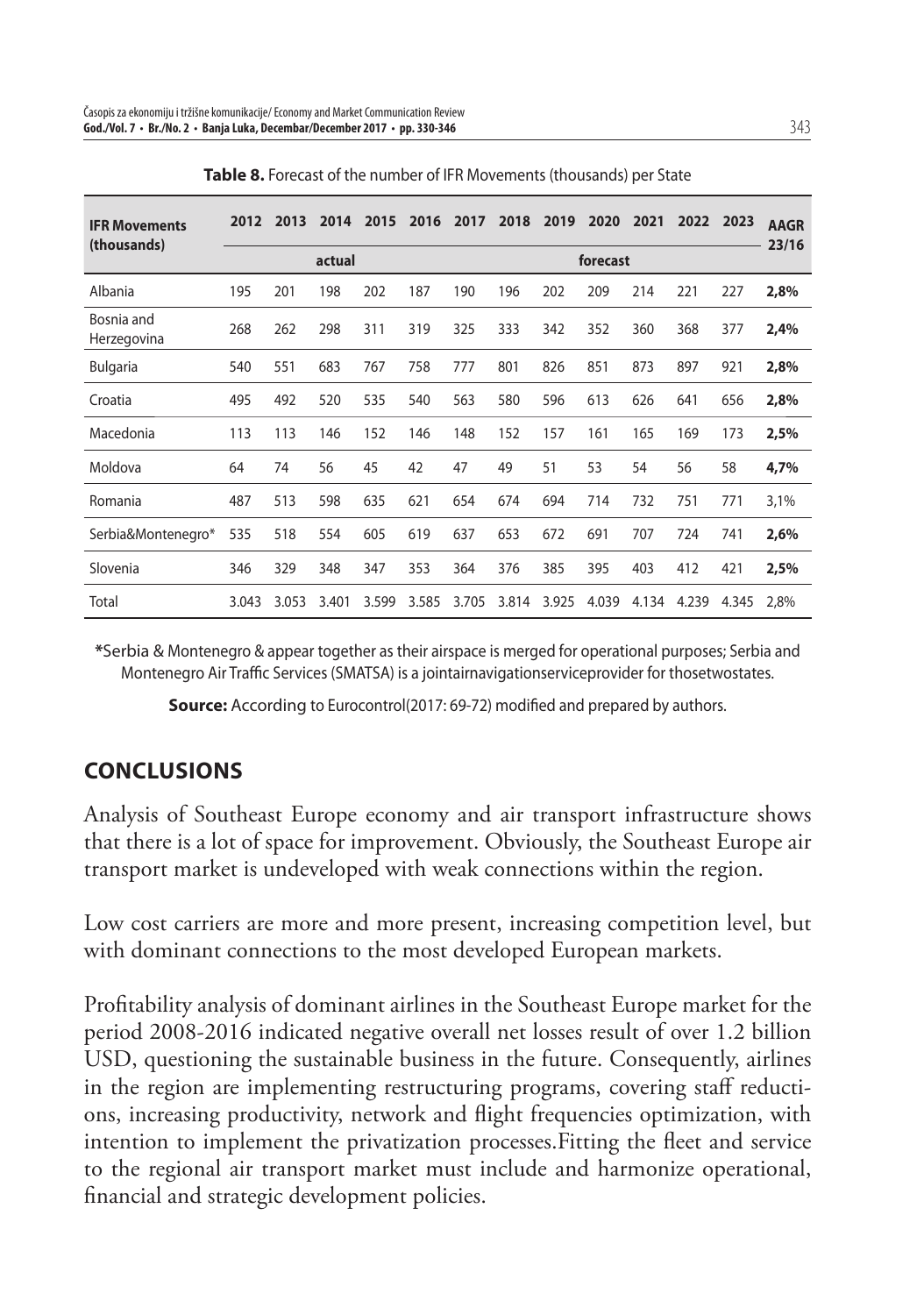Migration trends from the Southeast Europe are generating new air transport market potentials.

Sky aboveSoutheast Europe is over fragmented and irrational with existing initiatives for further rationalization and optimization.

Possible implementation of Public Service Obligation connectivity model within the region would increase economic activities among Southeast Europe, with positive impact on political stability,mobility, economic integrations and cooperation processes.

## **LITERATURA / REFERENCES**

Abeyratne, R. (2012*). Strategic issues in air transport*,Heidelberg: Springer.

- Airline Business (2017).*Top 100 Airline Groups by Revenue,* Airline Business July-August 2017, Avenel: Reed Business Information Ltd 2017, pp.32-33.
- Airline L., (2017). *Europe's Legacy Airlines Persist in Reliance on Network Strategies: While LCCs Invade Across All Borders,*Issue 41 | Jul-Aug 2017, Singapore: CAPA - Centre for Aviation,pp. 56-63.
- Anna, A., (2017). European Airport Traffic Trends, http://www.anna.aero/databases/, (14.9.2017).
- Bajić, J., Mišetić, I., Tatalović, M. (2016). *Southeast Europe Air Transport in The Light of Global Market Changes - Challenges for Croatia*, In Kandžija, V., Kumar, A. (ed.), Economic integrations, competition and cooperation, Accession of the Western Balkan Region to the European Union, Nice: CEMAFI International, pp.249-273.
- Bajić, J., Tatalović, M., Kučko, K. (2015). *Novi horizonti tržišta avioprijevoza u jugoistočnoj Europi,* In Gojković, P., Subotić, M., (ed.), Zbornik radova - 5. Međunarodni simpozijum "Novi horizonti saobraćaja i komunikacija 2015", Doboj: Univerzitet u Istočnom Sarajevu Saobraćajni fakultet Doboj, pp.88-94.
- Bjelicic, B. (2013).*Low Cost Carriers in Eastern Europe*, In Gross, S., Luck, M. (ed.), The Low Cost Carrier Worldwide, Ashgate, Farnham, pp.39-58.
- Capstats.com (2017).*Global Capacity Report Capacity, Frequency & ASK Analysis,* https:// my.rdcaviation.com /Media, (14.9.2017).
- Clark, P. (2017). *Buying the Big Jets Fleet Planning for Airlines*, Abingdon: Routledge.
- Dobruszkes, F. (2014). Geographies of European Air Transport, In Goetz, A. R., Budd, L. (ed.), The Geographies of Air Transport,Ashgate, Farnham, pp. 167-186.
- Eurocontrol (2017). *Eurocontrol Seven-Year Forecast February 2017 Flight Movements and Service Units 2017-2023,* Bruxelles: Eurocontrol.
- European Commission (2014). *Single European Sky: Commission urges eighteen Member States to make a decisive move towards common airspace management,*http://europa.eu/rapid/press-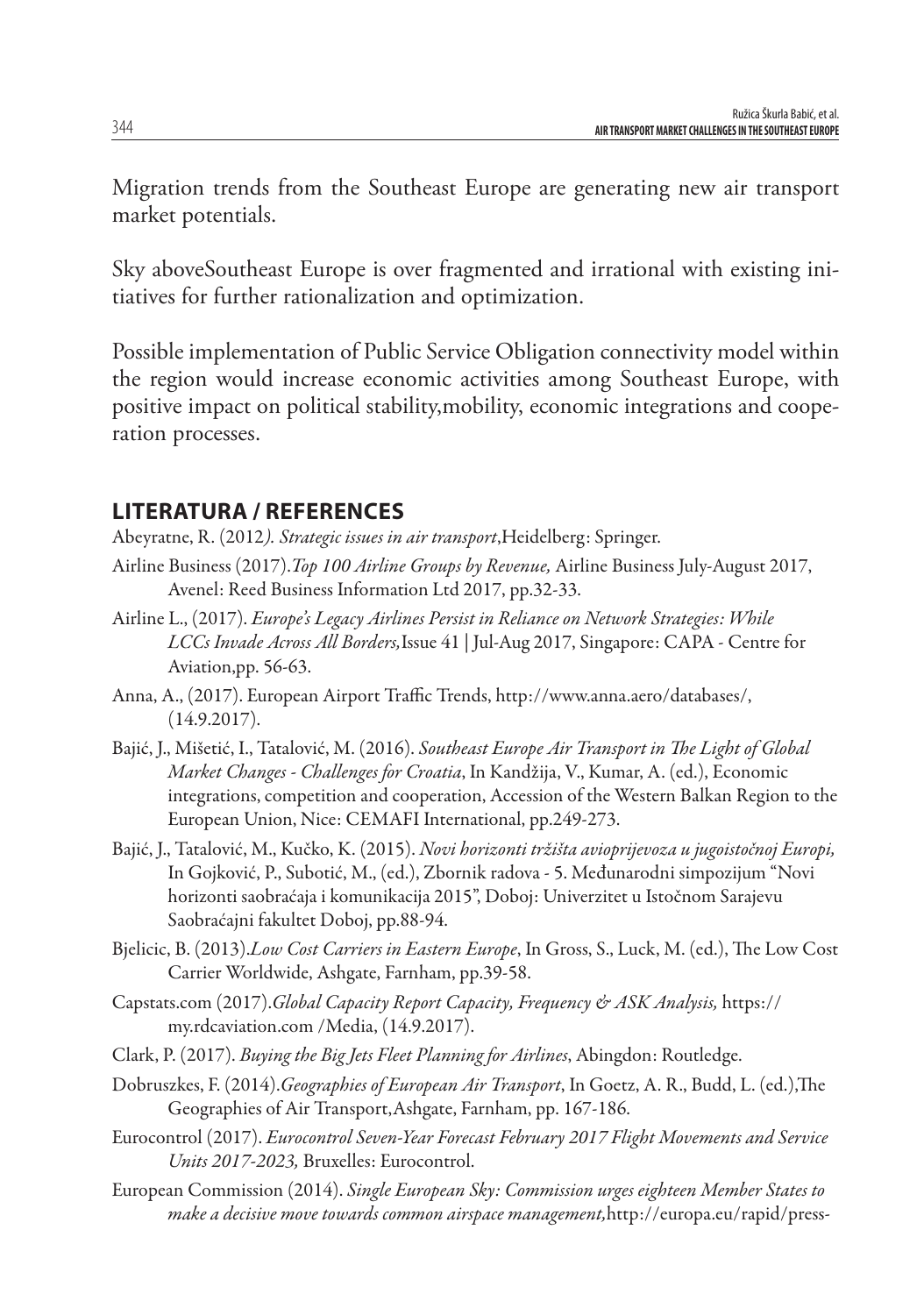release IP-14-818 en.doc, (5.9.2017).

- Eurostat (2017).*Migration and migrant population statistics2017*, http://ec.europa.eu/eurostat/ statistics-explained /index.php?title=File:Migration\_and\_migrant\_population\_statistics YB2017.xlsx&oldid=331773, (2.10.2017).
- Hanke, M. (2016). *Airline e-Commerce*, Abingdon: Routledge.
- IATA (2017). *Economic Performance of the Industry mid year 2017*, https://www.iata.org/ whatwedo/Documents /economics/IATA-Economic-Performance-of-the-Industry-midyear-2017-report.pdf, (14.9.2017).
- IMF (2017). *World Economic Outlook Database October 2017 Edition*, https://www.imf.org/external/pubs/ft /weo/2017/02/weodata/index.aspx, (18.10.2017).
- Martin, G. (2017). *Monarch Airlines Goes Bankrupt, Stranding Th ousands of Travelers Abroad*, https://www.forbes.com/sites/grantmartin/2017/10/02/monarch-airlines-goes-bankrupt-stranding-thousands-of-travelers-abroad/#65c178eb6309, (2.10.2017).
- Merkert, R.(2017). *Air transport in remote regions*, In Budd, L., Iso, S. (ed.) Air Transport Management: An International Perspective, Abingdon: Routledge, pp. 339-354.
- Mišetić, I., Tatalović, M., Bajić, J. (2009). *Public Service Obligation Model on European Southeast*  Air Transport Market, Kikerkova, I.(ed.). Proceedings from the Third International Conference Regional Cooperation and Economic Integration, Skopje: Cyril and MethodiusUniversity, Faculty of Economics, pp. 251-264.
- Müller, J, Bilotkach, V.(2011).*Proposal for a Panel at the Conference on Competition and Regulation of Network Industries, Eastern European Flag Carriers in the Global Airline Industry*, 25 November 2011,Brussels.
- Rhoades, D. L. (2014). *Evolution of International Aviation, Phoenix Rising*, Ashgate, Farnham.
- SeeNews (2017). Budget Airlinesin Southeast Europe2017, Sofia: SeeNews.
- Šimecki, A., Steiner, S., Čokorilo, O. (2013). *The Accessibility Assessment of Regional Transport Network in the South East Europe*, International Journal for Traffic and Transport Engineering, (IJTTE), 2013, 3(4), pp. 351-364.
- Škurla Babić, R. Tatalović, M., Bajić, J. (2017). *Air Transport Competition Challenges*,International Journal for Traffic and Transport Engineering (IJTTE), 7 (2), pp. 144-163.
- Steiner, S., Tatalović, M., Bajić, J. (2010). *Competition and Cooperation on European SouthEast Air Transport Market*In Kandžija, V., Kumar, A. (ed.), Economic integrations, competition and cooperation, Research monograph, Rijeka: University of Rijeka, Faculty of Economics, pp. 534-552.
- Sundać, D., Nikolovska, N. (2003).*Scenarij za ekonomski slom zemalja u tranziciji*, Rijeka:Internati onalBusinessConsultingCenter d.o.o.
- Taneja N. K. (2016) .*Designing Future-Oriented Airline Businesses*, Abingdon: Routledge.
- Taneja, N. K. (2017a). *21st Century Airlines Connecting the Dots*, Abingdon: Routledge.
- Taneja, N. K. (2017b). Airline Industry: Poised for Disruptive Innovation? Abingdon: Routledge.
- Tatalović, M., Bajić, J., Šimunović S. (2014). *Fitting the Fleet and the Service to the SEE Market Demand Future of Small European Airlines,* In Kandžija, V., Kumar, A. (ed.), Economic integrations, competition and cooperation, Research monograph, Rijeka: University of